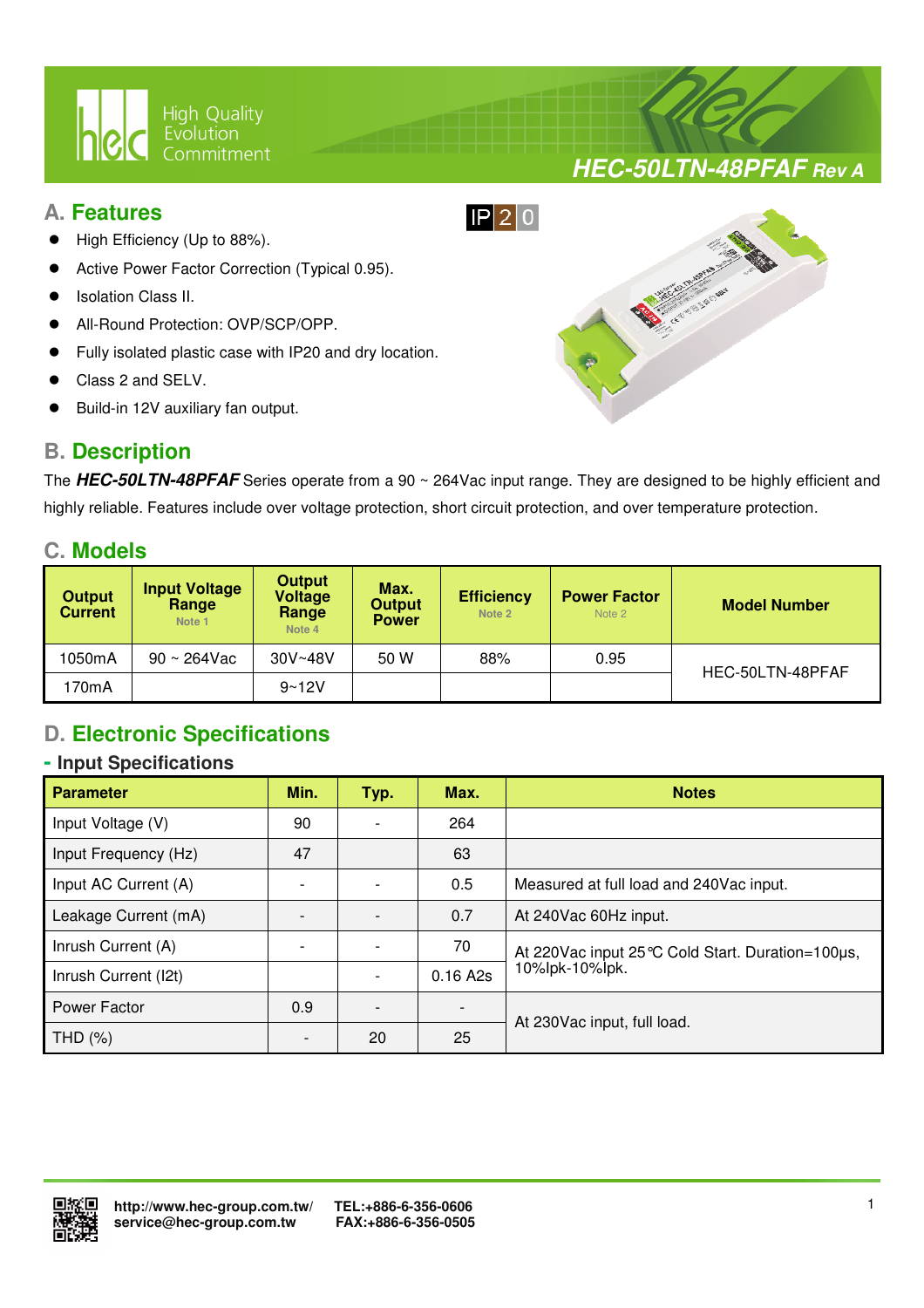

 $\overline{a}$ 



### **- Output Specifications**

| <b>Parameter</b>             | Min. | Typ. | Max.  | <b>Notes</b>                                         |
|------------------------------|------|------|-------|------------------------------------------------------|
| Output Current (mA)          |      |      |       |                                                      |
| $I_0 = 1050$ mA              | 997  |      | 1103  | Fan Voltage 9~12V                                    |
| Fan I = $170mA$              |      |      | 170   |                                                      |
| No Load Output Voltage (V)   |      |      |       | There will be no damage or hazardous conditions      |
| $I_0 = 1050$ mA              |      |      | 63    | occurred with no loading.                            |
|                              |      |      | 10%   | Measured by 20 MHz bandwidth oscilloscopes and       |
| Output Ripple Voltage (V)    |      |      | Vomax | the output paralleled a 0.1 uF ceramic capacitor and |
| Fan Ripple Voltage (V)       |      |      | 300mV | a 10uF electrolytic capacitor.                       |
| Output Voltage Overshoot (%) |      |      | 110   | At full load condition.                              |
| Line Regulation (%)          |      |      | ±3    |                                                      |
| Load Regulation (%)          |      |      | ±5    |                                                      |
| Turn-on Delay Time (s)       |      | 0.5  | 1.0   | Measured at 220Vac input.                            |

# **- General Specifications**

| <b>Parameter</b>                               | Min.                        | Typ.    | Max. | <b>Notes</b>                                                                                                                      |
|------------------------------------------------|-----------------------------|---------|------|-----------------------------------------------------------------------------------------------------------------------------------|
| Efficiency (%)                                 |                             |         |      | Measured at full load and 120 Vac input.                                                                                          |
| $I_0 = 1050$ mA                                |                             |         | 87   |                                                                                                                                   |
| Efficiency (%)                                 |                             |         |      | Measured at full load and 220 Vac input.                                                                                          |
| $I_0 = 1050$ mA                                |                             |         | 88   |                                                                                                                                   |
| MTBF (hours)                                   | 320,000                     |         |      | Measured at full load 50 °C ambient temperature<br>(MIL-HDBK-217F).                                                               |
| Life Time (hours)                              |                             | 100,000 |      | Measured at rated input voltage with full load, Case<br>temperature=60℃ @ Tc point.See life time vs. Tc<br>curve for the details. |
| Case Temperature (°C)                          |                             |         | 80   |                                                                                                                                   |
| Dimensions Millimeters $(L \times W \times H)$ | $144 \times 47.5 \times 32$ |         |      |                                                                                                                                   |

### **- Protection Functions**

| <b>Parameter</b>                | Min.                                                                                                                                                       | Typ. | Max.    | <b>Notes</b>                                                                                 |  |
|---------------------------------|------------------------------------------------------------------------------------------------------------------------------------------------------------|------|---------|----------------------------------------------------------------------------------------------|--|
| Over Voltage Protection         |                                                                                                                                                            |      | 1.50 Vo | Hiccup mode. The power supply shall be<br>self-recovery when the fault condition is removed. |  |
| <b>Short Circuit Protection</b> | No damage shall occur when any output operating in a short circuit condition. The power supply shall be self-recovery when the fault condition is removed. |      |         |                                                                                              |  |

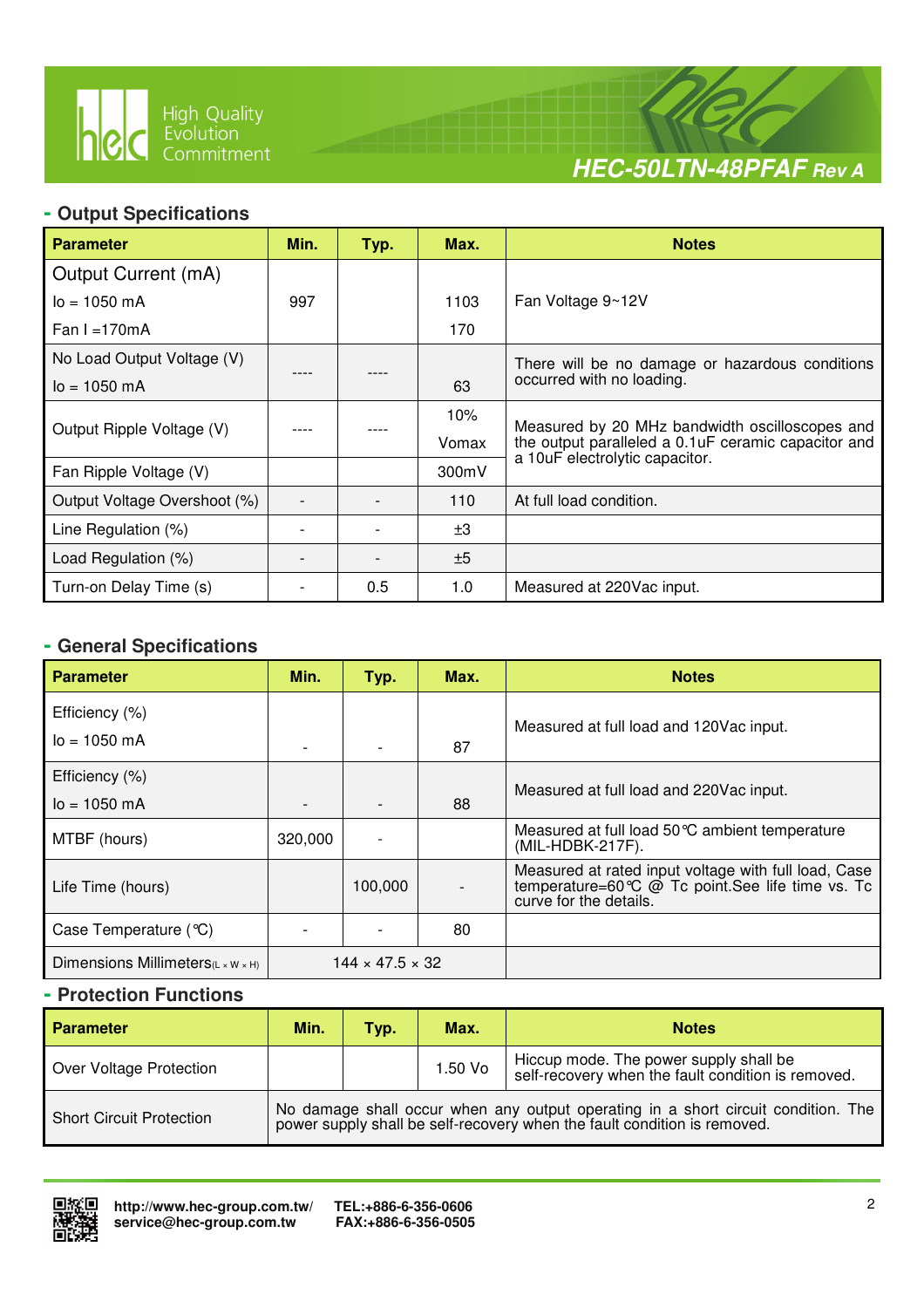# **HEC-50LTN-48PFAF Rev A**

#### **- Environmental Specifications**

 $\overline{a}$ 

| <b>Parameter</b>           | Min.  | Typ. | Max.  | <b>Notes</b>                                                        |
|----------------------------|-------|------|-------|---------------------------------------------------------------------|
| Operating Temperature (°C) | -40   |      | $+60$ | Humidity: 20% RH to 80% RH; See Derating Curve for<br>more details. |
| Storage Temperature (°C)   | $-40$ |      | $+80$ | Humidity: 10% RH to 90% RH.                                         |

#### **- Safety and EMC Compliance**

| <b>Safety Category</b>      | <b>Standard</b>                                                            |
|-----------------------------|----------------------------------------------------------------------------|
| UL/CUL                      | UL8750, UL1310 Class 2, CSA C22.2 NO. 223-M91 Class 2.                     |
| <b>CE</b>                   | EN 61347-1, EN61347-2-13.                                                  |
| <b>EMI Standards Note 6</b> | <b>Notes</b>                                                               |
| EN 55015                    | Conducted emission Test & Radiated emission Test.                          |
| EN 61000-3-2                | Harmonic current emissions.                                                |
| EN 61000-3-3                | Voltage fluctuations & flicker.                                            |
| FCC Part 15                 | FCC 47 CFR Part 15 Subpart B, ICES-003 Issue 4 ANSI C63.4-2003             |
| <b>EMS Standards</b>        | <b>Notes</b>                                                               |
| EN 61000-4-2                | Electrostatic Discharge (ESD): 8 KV air discharge, 4 KV contact discharge. |
| EN 61000-4-3                | Radio-Frequency Electromagnetic Field Susceptibility Test-RS.              |
| EN 61000-4-4                | Electrical Fast Transient / Burst-EFT: Level 2, Criteria A.                |
| EN 61000-4-5                | Surge Immunity Test: AC Power Line: line to line 1 KV.                     |
| EN 61000-4-6                | Conducted Radio Frequency Disturbances Test-CS.                            |
| EN 61000-4-8                | Power Frequency Magnetic Field Test.                                       |
| EN 61000-4-11               | Voltage Dips.                                                              |
| EN 61547                    | Electromagnetic Immunity Requirements Applies To Lighting Equipment.       |

#### **Notes:**

- 1. Normal input voltage range 100~240Vac.
- 2. Measured at input 230V with a full load.
- 3. All specifications are typical at 25 °C unless otherwise stated.
- 4. Constant current operation region is preferably 75%~100% rated output voltage. This is the suitable operation region for LED related applications, but please reconfirm special electrical requirements for some specific system design.
- 5. De-rating may be needed under low input voltages. Please check the static curve for more details.
- 6. The power supply is considered as a component that will be operated in combination with final equipment. Since EMC performance will be affected by the complete installation, the final equipment manufacturers must re-qualify EMC Directive on the complete installation again

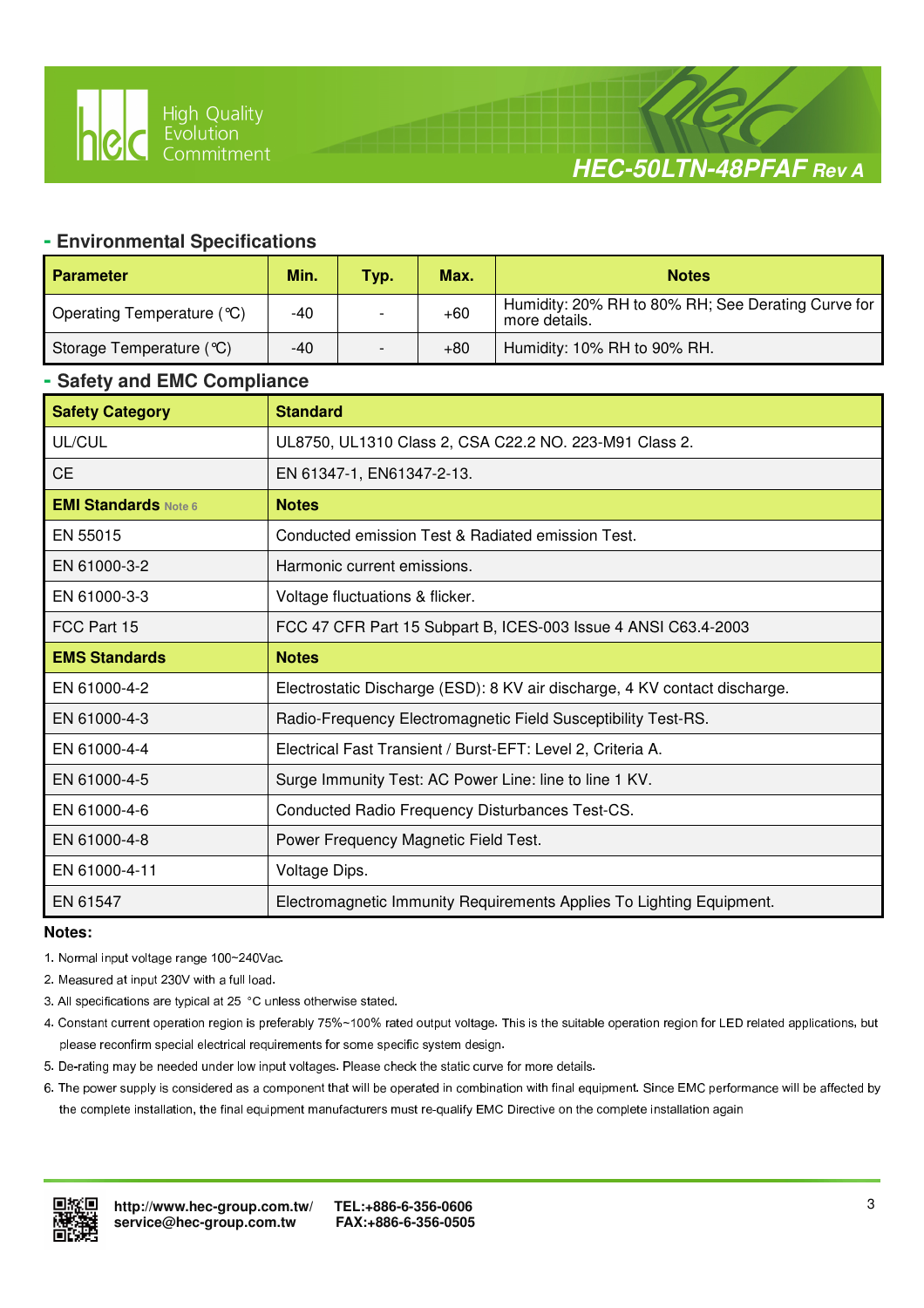

**HEC-50LTN-48PFAF Rev A**

# **E. Electronic Curve**

## - Derating Curve **Calculation Curve** - Static Curve



 $\overline{a}$ 



#### - Power Factor Characteristics Curve **- Efficiency Characteristics Curve**







 **http://www.hec-group.com.tw/ TEL:+886-6-356-0606**   $s$ ervice@hec-group.com.tw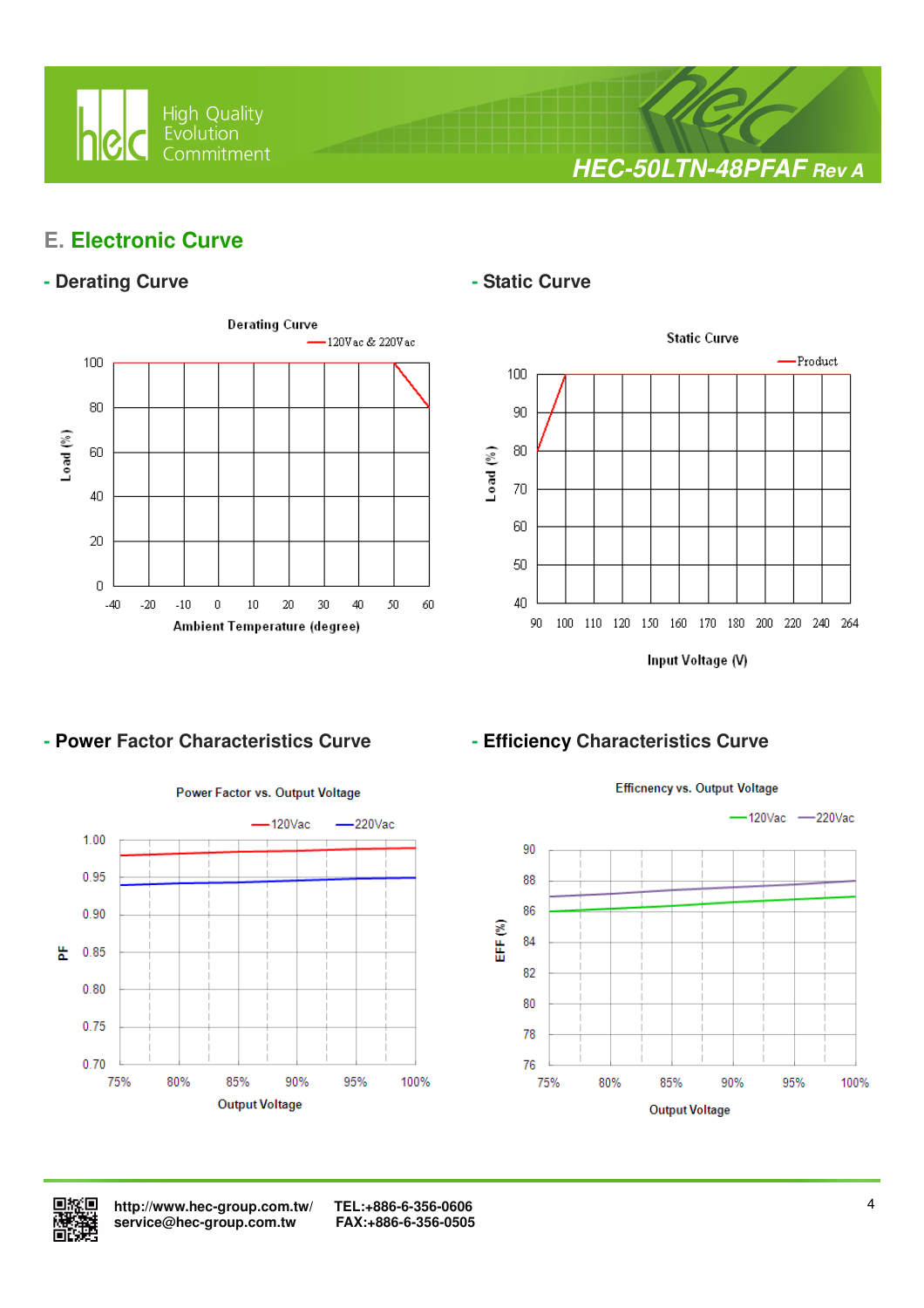

## **- Life Time vs. Case Temperature Curve**



# **F. Mechanical Outline**





 **http://www.hec-group.com.tw/ TEL:+886-6-356-0606**  service@hec-group.com.tw